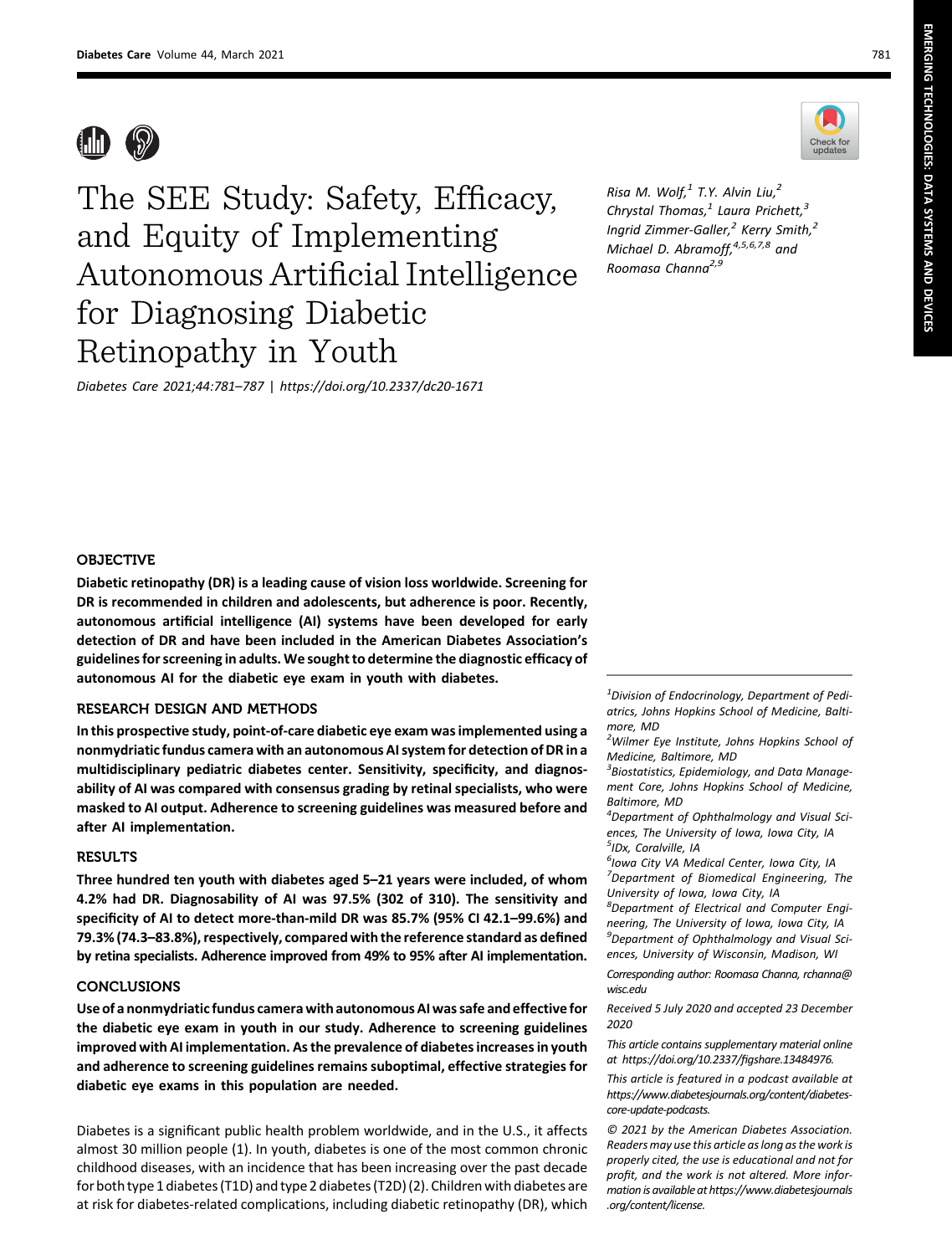is a leading cause of blindness and vision loss in young adults (3). The risk for development and progression of retinopathy can be partially mitigated by intensive glycemic control (4). However, only 17% of pediatric patients achieve the American Diabetes Association (ADA)– recommended  $HbA_{1c}$  target of <7.5% for optimal glycemic control (5). Thus, evaluating for complications, and particularly DR, is of utmost importance to promote early detection and intervention to prevent vision loss.

The ADA recommends screening for DR in patients with T1D within 3–5 years of diagnosis and at the time of diagnosis for patients with T2D, with yearly follow-up exams thereafter for both types of diabetes (6). Studies show that only 35–72% of youth with diabetes undergo recommended ophthalmic exams in accordance with clinical practice guidelines. Furthermore, minority youth and children from lower socioeconomic backgrounds are less likely to undergo recommended screening compared with their White counterparts, even with insurance coverage (7). This may be due to the length of time associated with ophthalmic examinations and the additional time off from work and school required to attend ophthalmology visits in addition to quarterly diabetes care visits. While the current prevalence of DR in youth is reportedly low, this is likely to increase with the rising incidence of pediatric diabetes, especially T2D, which is associated with an earlier onset of DR (2,8,9).

To improve accessibility and screening rates, digital fundus photography using nonmydriatic cameras has been implemented in adult and pediatric clinics (10–12). Digital fundus photography can be performed without the need for pupil dilation and takes a few minutes compared with traditional dilated eye exams (13,14). These cameras produce highquality images that can be assessed for the presence of DR by eye care providers (optometrists or ophthalmologists) or trained readers in a deferred manner on site or remotely. Use of digital retinal images is sensitive and specific for detection of DR changes, demonstrating substantial agreement with stereoscopic photos of the seven standard fields (15,16), and in some cases, has been found to be more sensitive than dilated eye exams by eye care providers (16,17).

Recently, fully autonomous artificial intelligence (AI)–based systems have been developed for detection of DR and diabetic macular edema (18–21). With autonomous AI systems, retinal images are taken with a nonmydriatic fundus camera and assessed for presence or absence of DR in real time, without the supervision of an eye care provider, making it useful in settings where specialists are not readily available. Similar to other point-of-care (POC) initiatives that have demonstrated improved adherence in patients with diabetes (22), autonomous AI is also expected to improve adherence for the diabetic eye exam, and has already been used and Food and Drug Administration (FDA) approved for adults (18,19). Trials of this technology in the adult primary care setting have demonstrated sensitivity of 87.2%, specificity of 90.7%, with 96% diagnosability (defined as percentage of patients evaluated for DR who receive an interpretable result from the AI algorithm) in detecting more-than-mild DR (mtmDR) and diabetic macular edema. While this technology has been shown to be effective and safe in adults, and is included in the ADA's 2020 Standard of Diabetes Care (23), it has not been studied in the pediatric diabetes population and is not currently FDA approved for use in patients  $<$ 21 years of age.

The purpose of this study was to prospectively assess the diagnostic efficacy of autonomous AI for diabetic eye exams in pediatric patients in a real-world setting. We also measured adherence to ophthalmic screening guidelines before and after implementation.

# RESEARCH DESIGN AND METHODS

This prospective study was conducted at a multidisciplinary pediatric diabetes clinic affiliated with Johns Hopkins University School of Medicine. The Johns Hopkins University School of Medicine institutional review board approved this study in accordance with the Declaration of Helsinki. Patients aged 5–21 years with T1D, T2D, or cystic fibrosis–related diabetes who were being seen for regular diabetes care between December 2018 and November 2019 were included. At the time this study was initiated, ADA 2018 guidelines for DR screening included youth with T1D aged  $\geq$ 10 years with diabetes duration of at least 3 years and T2D at diagnosis. Exclusion criteria included ophthalmic abnormalities, such as media opacities or strabismus.

Parents/caregivers were notified about the study through secure electronic messaging in advance of their diabetes appointment. A research assistant approached them at their visit and obtained informed consent if they were interested in participating. Participants' clinical data were extracted from their electronic medical record. Parental education and household income were self-reported.

Color photos of the retina were obtained using a TRC-NW400 camera (Topcon, Tokyo, Japan) installed with IDx-DR 2.0 US autonomous AI. No pupil dilation was used. Images were acquired by a trained research assistant with no prior experience in ophthalmic imaging. Two color images were acquired per eye, one macula centered and the other disc centered, for a total of four photos. The IDx-DR system for interpretation of fundus images using autonomous AI is built into the camera and designed to check images for quality and to alert the operator if additional attempts are needed to obtain better-quality images while the patient is still in the exam chair. Image acquisition time was measured for the first 40 patients to assess the feasibility of implementation in a busy diabetes clinic, and a learner operator curve was created. All images were interpreted by the IDx-DR autonomous AI system as either none or mild DR or mtmDR. AI interpretation was received by the clinic within 1 min of image acquisition but was not shared with the patient during the study.

The same color photos of the retina obtained from the TRC-NW400 camera were then uploaded into the electronic medical record in Digital Imaging and Communications in Medicine format and reviewed independently by two retina specialists who were masked to AI interpretation. Retina specialists performed DR grading on the basis of International Clinical Diabetic Retinopathy classification (24). Grades for DR were as follows: none, mild nonproliferative DR (NPDR), moderate NPDR, severe NPDR, and proliferative DR, but results were consolidated into two categories-none and mild DR, and mtmDR-for comparison with AI output. If two graders reported discrepant interpretations, then images were sent to a third retina specialist for adjudication. All three retina specialists also screened for suspicion of macular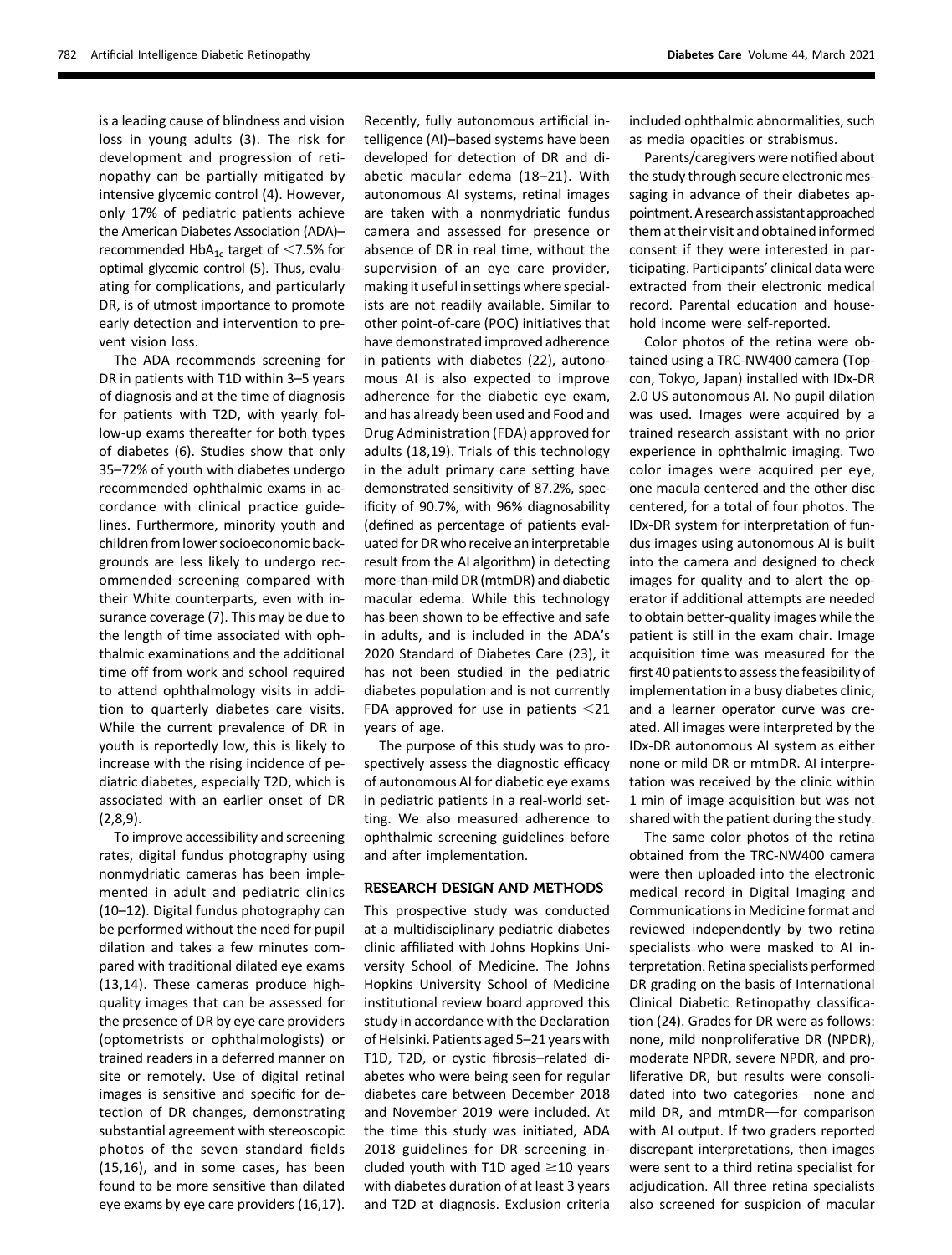edema on the basis of the presence of exudates, hemorrhages, or microaneurysms at the level of the macula. All patients determined to have any DR by at least two readers were referred for a dilated eye exam. Patients with images that could not be read by either retina specialist were also recommended to have a dilated eye exam. Final adjudicated grading or dilated eye exam by retina specialists was considered the reference standard for this study. DR grading for the patient was based on the eye with more severe retinopathy. These results were shared with parents/ caregivers and diabetes providers.

#### Statistical Analysis

Sensitivity and specificity were calculated by creating  $2 \times 2$  tables, with the final adjudicated image interpretation being used as the reference standard. If images could not be interpreted and a dilated eye exam was obtained, the dilated eye exam results were used as the reference standard. Exact 95% CIs were calculated for sensitivity, specificity, positive predictive value (PPV), and negative predictive value (NPV). Diagnosability, defined as the percentage of patients evaluated for DR who receive an interpretable result from the AI algorithm, was determined. While the diagnostic accuracy and feasibility of AI were determined on the basis of the results of the entire cohort, we also performed a subset analysis on participants who met ADA criteria for the diabetic eye exam. Prevalence of DR is reported as presence of any DR among patients. Sensitivity and specificity of AI is based on the output of no-more-than-mild DR (none or mild DR) versus mtmDR. Logistic regression was used to evaluate equity, or the effect of race, ethnicity, age, and sex, on sensitivity, specificity, and diagnosability (25,26). Demographic and clinical characteristics among the subgroups were analyzed using  $\chi^2$  tests for categorical data and Student  $t$  tests for continuous variables. Poisson regression was used to assess the relationship between characteristics of the population and the number of attempts needed to capture a useable image in AI screening. Predictors of falsepositive outcomes and DR prevalence were each assessed using a series of univariate and multivariate logistic regression models. Retina specialist interrater agreement was calculated using weighted Cohen k.

To account for diagnostic access bias (27), we calculated the adherencecorrected sensitivity (ACS) for the study sample. The calculation for ACS assumes that the prevalence in the unscreened (nonadherent) population is the same as the screened (adherent) population and allows estimation of the positives in the unscreened group. The ACS provides a population-level estimate of the true proportion of cases that are detected, even when a subset of the population does not have access to the test because of diagnostic access bias, irrespective of the reason for not undergoing the test. If two tests have equal sensitivity, but diagnostic access bias is lower for one than the other, ACS will be higher for the former. The ACS is calculated using the following equation:  $ACS = true$  positives / (all positives  $+$  estimate of positives in nonadherent sample). Estimate of positives in the nonadherent sample was calculated as  $[(1 - \text{adherence}) \times \text{prev-}$ alence  $\times$  study sample size].

# RESULTS

Over a 12-month period, parents/caregivers of 327 pediatric patients with diabetes were approached in the diabetes clinic and invited to participate. Of these, 310 (95%) consented to participation and screening (Fig. 1). Mean age was 12.2  $\pm$ 3.6 years, 47% were male, and 57% were White, 32% Black, 4% Hispanic, and 7% Asian/other ethnicity. Patients predominantly (82%) had T1D. Mean age at diagnosis was 8.9  $\pm$  4.4 years, and median duration of diabetes was 2.52 years (interquartile range 0.75, 5.33). HbA<sub>1c</sub> was  $\geq$ 7.5% in the majority (70%) of patients. Of participants with T1D, 47% used an insulin pump, and 63% used a continuous glucose monitor. Of those with T2D, 55% used insulin therapy (Table 1).

Of the 310 participants, 308 were graded as having sufficient image quality by the reference standard (Table 2). Of the participants with exams of sufficient quality, 295 (95.8%) had no DR, 6 (2.0%) had mild NPDR, and 7 (2.3%) had moderate NPDR according to the reference standard. No patients had severe NPDR or proliferative DR. Overall prevalence of any DR in this population was 4.2% (4.0% and 4.2% in patients with T1D and T2D, respectively). The interrater agreement for the initial two graders was 92.2%, with a weighted Cohen  $\kappa$  of 0.247. None

of the patients had any suspicion of macular edema.

Of the 310 participants, AI gave an interpretation in 302 (97.5%). The images that were not interpretable by AI were due to the participant's inability to keep his or her eyes open during the photographic flash or to focus for the disccentered images. There was no difference in clinical characteristics (age, sex, race, behavioral diagnosis) between these patients and the overall cohort. The sensitivity and specificity of autonomous AI to detect mtmDR was 85.7% (95% CI 42.1–99.6%) and 79.3% (74.3–83.8%) compared with the reference standard. The PPV and NPV for mtmDR were 9% (3.7–20.2%) and 99.6% (97.6–99.9%), respectively. There was no significant effect of race, ethnicity, age, and sex on specificity and diagnosability.

We performed a subset analysis in patients who met ADA criteria for the diabetic eye exam (149 patients; 48.1% of the entire cohort), of whom 6 had mild DR and 6 had mtmDR. In this subset, the sensitivity and specificity of AI to detect mtmDR was similar to that in the rest of the group at 83.3% (95% CI 35.9–99.6%) and 74.8% (66.8–81.8%), respectively. The PPV and NPV in this subset for mtmDR were 12.5% (4.5–28.8%) and 99.0% (94.8–99.9%), respectively. Participants in this subset were older, included more patients with T2D, and more Black participants compared with the overall cohort  $(P < 0.01)$ .

One hundred fifty-two (49%) participants reported having a diabetic eye exam before participation in this study. Of this group, only 11.3% had a record of the dilated eye exam results in their chart. After implementation, adherence improved from 49% to 95%. On the basis of our preimplementation adherence rate for diabetic eye exams of 49%, the corresponding ACS for detection of mtmDR was 30%. With AI implementation, ACS was 85%.

One participant had a false-negative result for mtmDR compared with the reference standard. Review of the retinal images revealed an isolated retinal hemorrhage nasal to the disc in one eye, with no microaneurysms in either eye (see Fig. 2A).

There were 61 patients who were false positive for mtmDR compared with the reference standard (Fig. 2B). All falsepositive images were reviewed, and the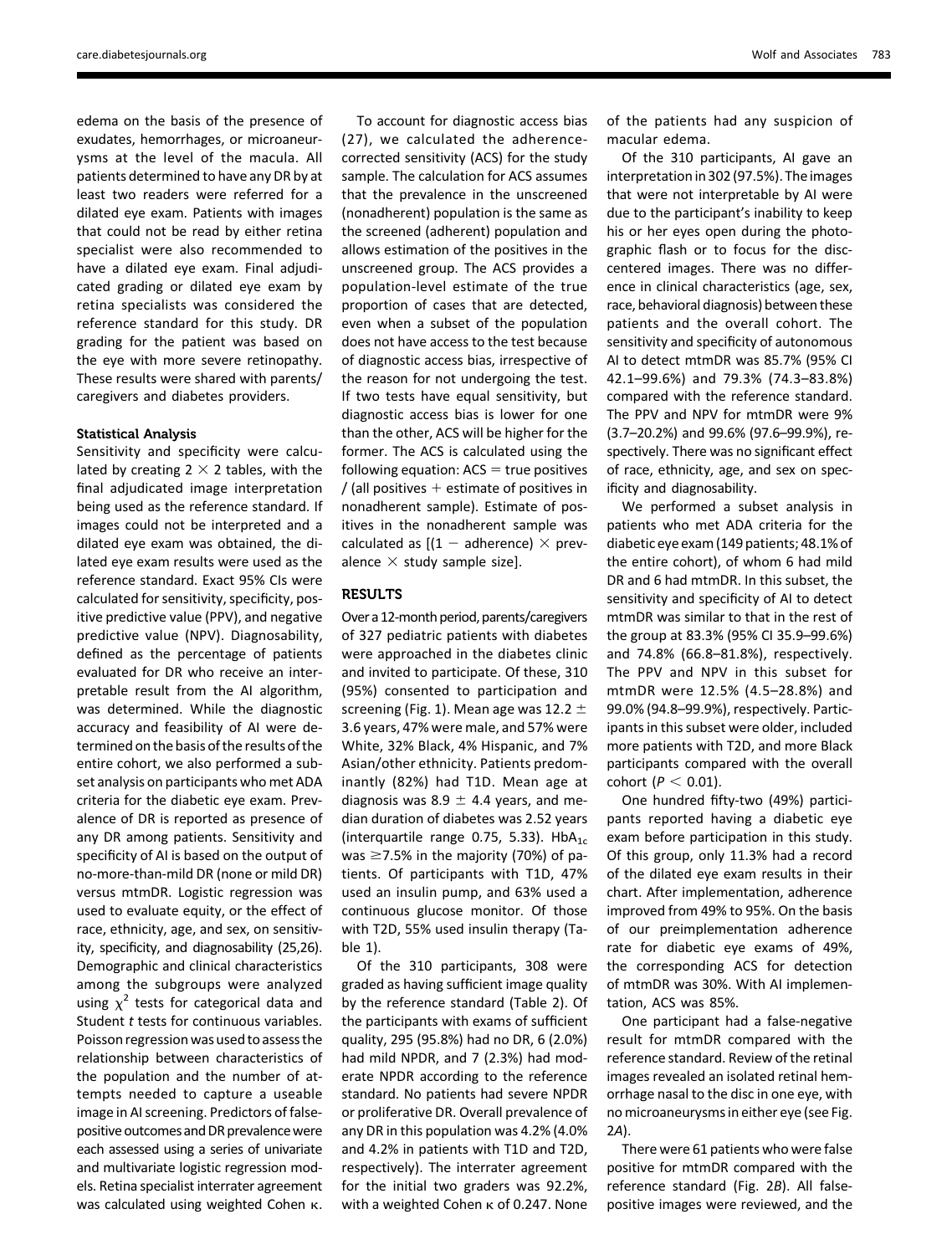

Figure 1—Standards for the Reporting of Diagnostic Accuracy Studies diagram describing recruitment numbers and device mtmDR output. \*Reasons for refusal: lack of time, already had eye exam, and legal guardian not present.

reasons were classified as follows: 1) images having a very shiny internal limiting membrane (ILM) with diffuse sheen or individual shiny dots likely being mistaken for exudates ( $n = 44$ ) or 2) images noted to have quality issues (slightly blurred, edge artifact, too dark, or a diffuse reddish hue) ( $n=17$ ). The ILM sheen is commonly seen in the retina of children; thus, we evaluated whether age was associated with false-positive results. On univariate and multivariate analysis, age, sex, and ethnicity were not associated with false-positive results.

In 184 (60%) patients, it took one attempt to obtain adequate images; in 115 (37.5%), it took two or more attempts; and in 8 (2.5%), a result could not be obtained. On multivariate analysis, age, sex, ethnicity, and behavioral disorders (attention deficit hyperactivity disorder, autism) were not significantly

associated with the number of attempts required to get an adequate image. The average imaging time for the first 40 patients was 7 min and 13 s (SD 2.5 min), with patients 31–40 taking an average of 6 min and 35 s.

## **CONCLUSIONS**

This is the first study to apply an autonomous AI system for the diabetic eye exam in the pediatric population. The results show that AI in pediatric diabetes has a sensitivity of 85.7%, specificity of 79.3%, and diagnosability rate of 97% for detection of mtmDR compared with the reference standard as defined by retina specialists. The high sensitivity, specificity, and NPV demonstrate the safety and efficacy of its use in pediatrics, comparable to the diagnostic accuracy of the system in an adult primary care setting (19). Furthermore, the high diagnosability,

real-time AI feedback for image acquisition; brief imaging time; and ability to use a nonophthalmology-trained operator allow for successful integration into the existing workflow of a busy multidisciplinary diabetes clinic. This is especially timely because the most recent ADA guidelines include AI systems as a new approach to the diabetic eye exam.

In this study, we used adjudicated grades by retina specialists as the reference standard to allow us to compare our results with a more real-world teleophthalmology-like scenario where a reading center is typically not used to detect referable DR. The retina specialists graded the same images as the AI, as has been done in some studies (20). However, other prospective studies have compared the AI output with a surrogate outcome, a reference standard validated to predict patient outcome on the basis of the Early Treatment Diabetic Retinopathy Study (ETDRS) severity scale (19,28). The ETDRS severity scale was established after decades of epidemiological research in adults, where grading of fundus photos by trained reading center graders is linked with a specific likelihood of vision loss (28). This serves as a surrogate outcome to clinical outcomes, such as vision loss and blindness, that may take years to manifest.

The prevalence of DR in our prospective cohort is similar to reported rates, with recent studies showing prevalence near 4–5% in T1D (13,29) and 4–13.7% in adolescents with T2D (30–32). The low prevalence and low risk for DR in this patient population create an ideal screening scenario. Implementation of POC detection of DR using AI improved screening rates in this cohort, where only one-half (49%) reported a prior diabetic eye exam and 95% agreed to proceed with POC screening. When considering the broader population health, the higher ACS with implementation of AI indicates that the majority of DR cases in the entire at-risk population will be identified (33). Thus, implementing this system in the diabetes care setting is likely to increase screening rates and adherence to screening guidelines and reach valuebased care measures (Healthcare Effectiveness Data and Information Set). By providing real-time results, especially if the result is positive for DR, the patient is more likely to follow through with the recommended eye care provider exam (34,35). Additionally, with the increasing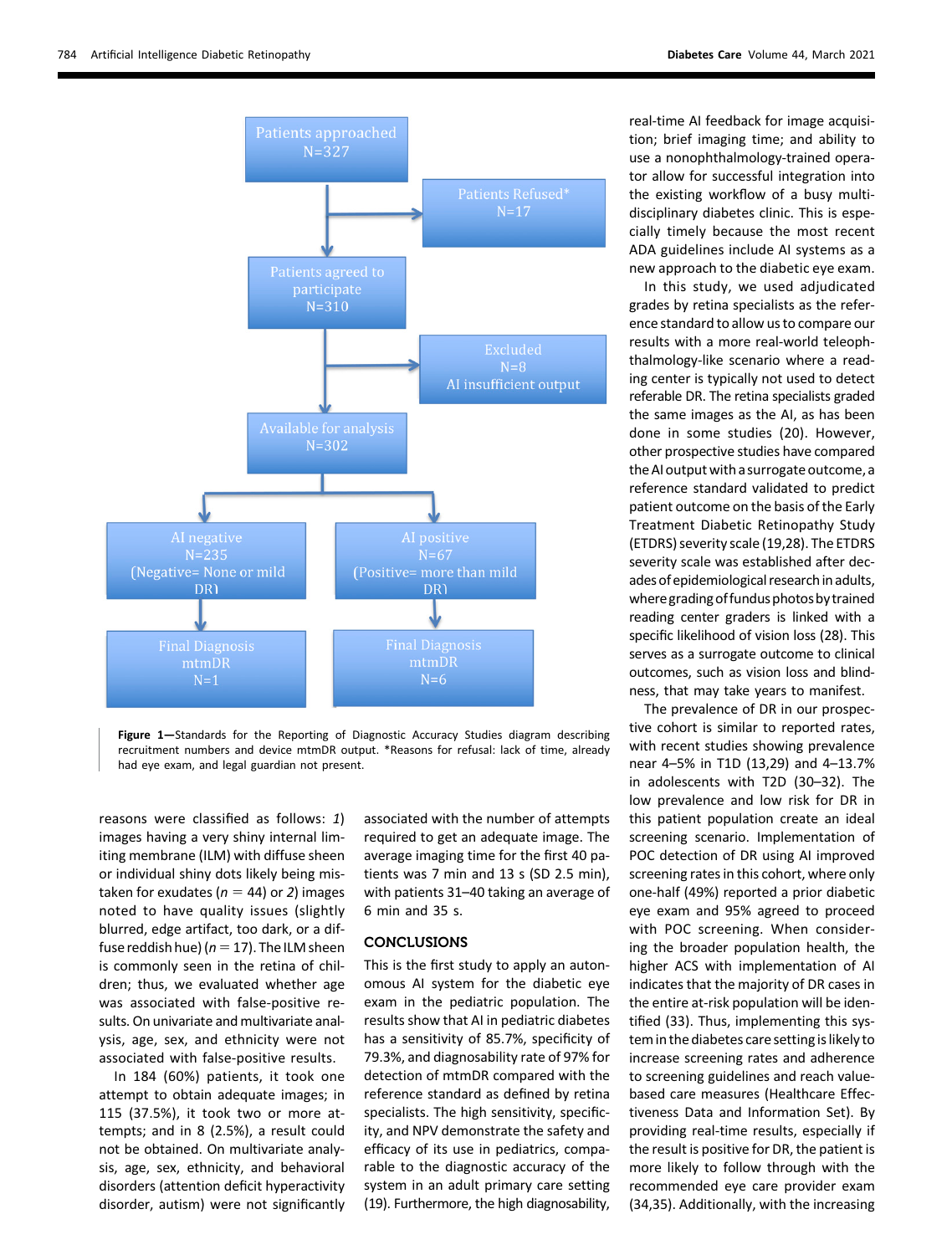|                                                                               |                                               | Did not meet                                | Met screening                              |           |
|-------------------------------------------------------------------------------|-----------------------------------------------|---------------------------------------------|--------------------------------------------|-----------|
| Variable                                                                      | Entire study population                       | screening guidelines                        | guidelines                                 | $P$ value |
| Patients, n (%)                                                               | 310                                           | 161 (51.9)                                  | 149 (48.1)                                 |           |
| Age (years), mean $\pm$ SD                                                    | $12.2 \pm 3.6$                                | $10.1 \pm 3.3$                              | $14.5 \pm 2.3$                             | 0.000     |
| Age at diagnosis (years), mean $\pm$ SD                                       | $8.9 \pm 4.4$                                 | $8.5 \pm 4.2$                               | $9.3 \pm 4.4$                              | 0.119     |
| Duration of diabetes (years), median (IQR)                                    | 2.52 (0.75, 5.33)                             | $1.61$ (0.47, 2.79)                         | 5.04 (2.33, 7.21)                          | 0.000     |
| Female sex, $n$ (%)                                                           | 166 (53.5)                                    | 93 (57.8)                                   | 73 (49)                                    | 0.122     |
| Race/ethnicity, n (%)<br>White<br><b>Black</b><br>Hispanic or Latino<br>Other | 177 (57.1)<br>100(32.3)<br>13(4.2)<br>20(6.5) | 102(63.3)<br>39 (24.2)<br>5(3.1)<br>15(9.3) | 75 (50.3)<br>61 (40.9)<br>8(5.4)<br>5(3.4) | 0.003     |
| Type of diabetes, $n$ (%)<br>T <sub>1</sub> D<br>T2D<br>CFRD/other            | 254 (81.9)<br>48 (15.5)<br>8(2.6)             | 154 (95.7)<br>0(0)<br>7(4.3)                | 100(67.1)<br>48 (32.2)<br>1(0.7)           | 0.000     |
| HbA <sub>1c</sub> , $n$ (%)<br>< 7.5%<br>$\geq 7.5\%$<br>Unknown              | 81(26.1)<br>218 (70.3)<br>11(3.6)             | 45 (27.8)<br>109(67.7)<br>7(4.3)            | 36(24.3)<br>109 (73.2)<br>4(2.7)           | 0.547     |
| Insulin form, $n$ (%)<br>Injection<br>Insulin pump<br>Not taking insulin      | 147 (47.4)<br>141 (45.5)<br>22(7.1)           | 87 (53.7)<br>73 (45.1)<br>2(1.2)            | 60 (40.5)<br>68 (46)<br>20(13.5)           | 0.000     |
| CGM, $n$ (%)*                                                                 | 159 (62.6)                                    | 97(63)                                      | 62(62)                                     | 0.874     |
| Metformin, n (%)**                                                            | 39 (81.3)                                     | 0(0)                                        | 39 (81.3)                                  |           |

## Table 1—Characteristics of the study population

The t test was used to compare continuous variables, and  $\chi^2$  test was used to analyze categorical data. Duration of diabetes was nonparametric and thus is reported as median with IQR, and Wilcoxon rank sum test was used to compare subgroups. Boldface type indicates significance level at  $P < 0.05$ . CFRD, cystic fibrosis–related diabetes; CGM, continuous glucose monitor; IQR, interquartile range. \*Patients with T1D. \*\*Patients with T2D.

incidence of T2D in adolescents, POC screening is even more critical because T2D disproportionately affects minorities and youth from lower socioeconomic backgrounds who are otherwise less likely to be screened (7,30).

The IDx-DR biomarker-based algorithm used in our study is lesion based rather than a "black-box" approach to detect DR (18). It uses explicit detectors for characteristic DR lesions that are racially invariant, such as hemorrhages and microaneurysms (36). The algorithm uses population encoding of multiple lesion detectors that overlap in the highdimensional feature space, rather than being statistically independent, built using machine learning from known lesions

samples and mathematical models of the disease process forming the lesion (18,37,38). In our study, we showed successful use, efficacy, and equity of this AI system across age, sex, race, and ethnicity, suggesting unbiased and equitable performance in the pediatric diabetes population.

We had a high rate of false-positive results from AI in our patient population compared with AI performance in adults (18,19). The predominant reason for the false-positive results was a more prominent ILM in pediatrics, leading to either the appearance of a yellowish sheen or shiny dots that are more easily mistaken as exudates by the algorithm. It is possible that if an optical coherence tomography

|                                     | DR (per reference standard) |       |               |       |  |  |  |
|-------------------------------------|-----------------------------|-------|---------------|-------|--|--|--|
| Al output                           | Negative or mild DR         | mtmDR | Undiagnosable | Total |  |  |  |
| Negative or mild DR                 | 234                         |       | $\Omega$      | 235   |  |  |  |
| mtmDR                               | 61                          | 6     | $\Omega$      | 67    |  |  |  |
| Undiagnosable                       | 6                           | O     | っ             | 8     |  |  |  |
| Total                               | 301                         |       |               | 310   |  |  |  |
| Data include all study participants |                             |       |               |       |  |  |  |

Data include all study participants.

(OCT) scan rather than retina specialist grades had been used to determine the "ground truth," some of these false positives could have been true positives (i.e., if the OCT scan had shown edema in areas that looked like possible exudates on the images). Despite the high rate of false positives, it is important to note that sensitivity and specificity are still quite high at 85.7% (95% CI 42.1–99.6%) and 79.3% (74.3–83.8%). In our sample, only 2.3% of patients had moderate DR, and none had proliferative DR, making it highly unlikely that a case of visionthreatening DR would be missed by implementing the autonomous AI system for screening of DR in pediatric diabetes clinics. In fact, when we looked at ACS for detection of DR in our population, we found that having POC AI leads to many more patients meeting the screening guidelines for the diabetic eye exam. The benefits and cost-effectiveness of DR screening is well established by prior studies (39,40). Screening criteria have been established by the ADA and American Academy of Ophthalmology, and here we compare the performance of a newer modality (AI based) for the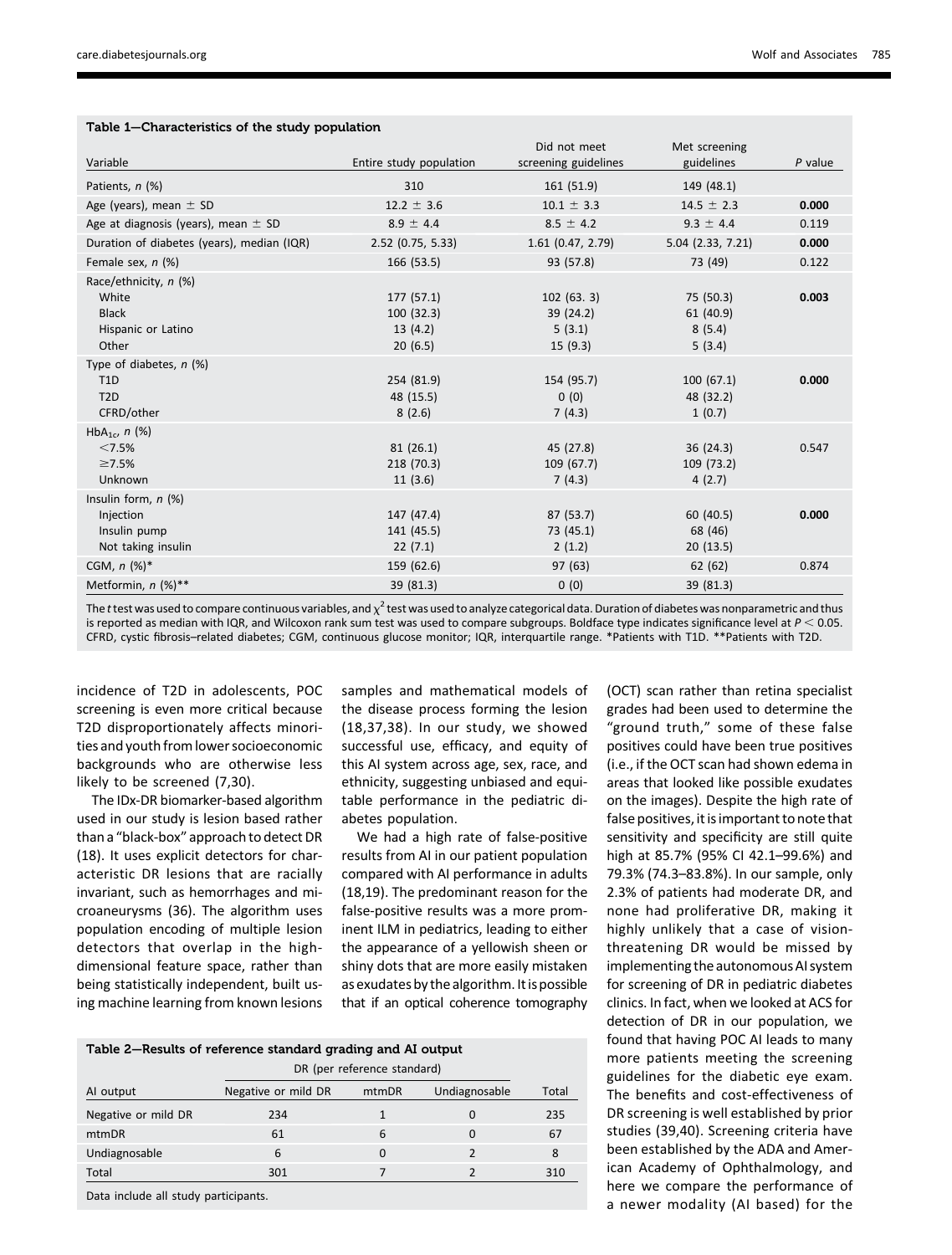

Figure 2—A: Fundus photos from a patient with false-negative results. Disc- and macula-centered fundus photos from both eyes of one patient who was interpreted as having no DR by the AI system but noted to have moderate DR by the reference standard. Review of the fundus photos shows a small hemorrhage nasal to the disc in the right eye (arrow), with no other lesions suggestive of DR. B: Fundus photos from patients with false-positive results. Fundus photographs from patients who were interpreted as positive for DR by the AI system but were noted to have no DR per the reference standard. The top fundus photos are from the right and left eye of a patient. These photos depict the very shiny ILM surface noted in our patient cohort. The shiny ILM reflections appear as broad yellow bands or as focal yellow dots, which can be mistaken for exudates. The bottom fundus photos show diffuse reddish hue and edge artifact.

diabetic eye exam with more traditional screening methods (i.e., review of photos by retina specialists). While the number of false negatives is much lower than the standard-of-care diabetic eye exam by a clinician (with a sensitivity of  $\sim$ 30–40%) (16), the number of false positives is higher compared with a clinician reference standard, and every false positive requires evaluation by a clinician. For the first time ever, in the IDx-DR FDA clinical trial for adults, the FDA set sensitivity and specificity at the population level at 80% (18). While those end points needed to be met in comparison with a surrogate outcome, rather than with clinicians, the performance in this pediatric study was compared with clinician grading

and shows noninferiority to the FDA's thresholds. There is also the advantage of an immediate result associated with AI in addition to time and cost savings to the patient, which we recently demonstrated in a cost-savings analysis (41).

Our results are limited by the low prevalence of DR in the pediatric population. Studies with larger samples and more sensitive reference standards, such as those using OCT scans, are needed to further optimize an AI system for the pediatric population. The few true positives also limit conclusions on the specificity. However, the low prevalence of disease makes it less likely that we would miss vision-threatening retinopathy. Larger

multicenter studies are being planned to overcome the limitation of a singlecenter study. Future studies assigning patients to AI-based versus traditional screening methods are needed to accurately determine the role of AI in improving adherence.

In conclusion, use of a nonmydriatic fundus camera with an autonomous AI system was safe and effective for the diabetic eye exam in our study. However, given that this is a single-center study, the results may not be generalizable to the entire pediatric diabetes population. As the prevalence of diabetes increases in youth and adherence to screening guidelines remains suboptimal, POC AI can help to improve screening rates in this population.

Acknowledgments. The authors are grateful to the diabetes providers and patients at the Johns Hopkins Pediatric Diabetes Center for participation.

Funding. This investigator-initiated study was funded by a Johns Hopkins Children's Center Innovation Award to R.M.W. and R.C. This work was supported in part by a Research to Prevent Blindness unrestricted grant to the Department of Ophthalmology and Visual Sciences, University of Wisconsin.

Duality of Interest. R.M.W. reports financial support from Boehringer Ingelheim not relevant to this article. M.D.A. reports being an employee, investor, and executive chairman of IDx. M.D.A. has patents and patent applications assigned to the University of Iowa and IDx that are relevant to the subject matter of this article. No other potential conflicts of interest relevant to this article were reported.

Author Contributions. R.M.W., C.T., and K.S. acquired the data. R.C., T.Y.A.L., I.Z.G., and M.D.A. interpreted the images. R.M.W., M.D.A., and R.C. conceived of the study. R.M.W. and R.C. designed the study. L.P. performed the analysis. All authors contributed to the writing and critical review of the manuscript. R.M.W. and R.C. are guarantors of this work and, as such, had full access to all the data in the study and take responsibility for the integrity of the data and the accuracy of the data analysis.

Prior Presentation. Parts of this study were presented in abstract form at the 79th Scientific Sessions of the American Diabetes Association, San Francisco, CA, 7–11 June 2019.

#### References

1. Centers for Disease Control and Prevention. National Diabetes Statistics Report, 2020. Atlanta, GA, Centers for Disease Control and Prevention, US Department of Health and Human Services, 2020

2. Mayer-Davis EJ, Lawrence JM, Dabelea D, et al.; SEARCH for Diabetes in Youth Study. Incidence trends of type 1 and type 2 diabetes among youths, 2002-2012. N Engl J Med 2017; 376:1419–1429